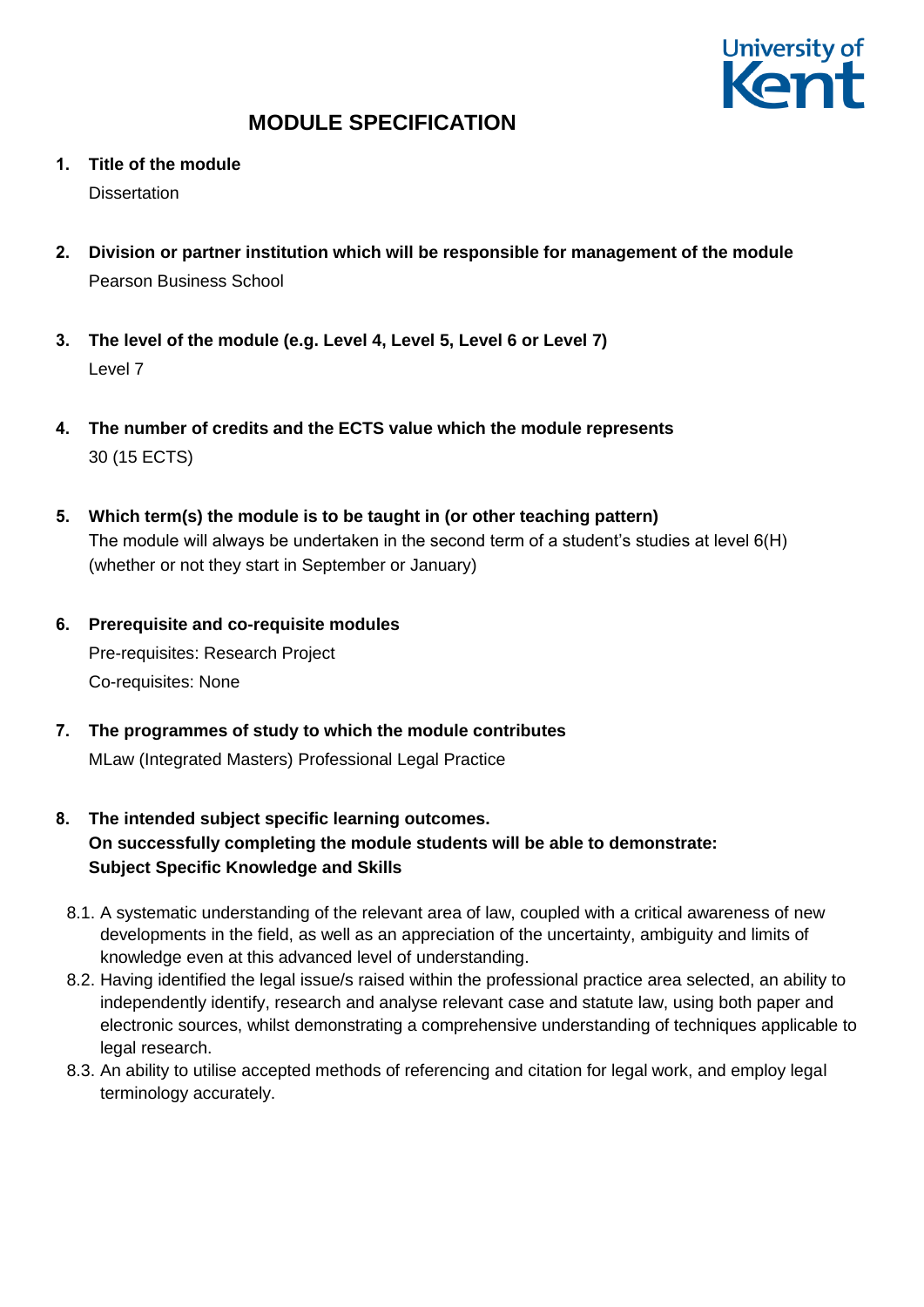

### **9. The intended generic learning outcomes. On successfully completing the module students will be able to: General Transferable Skills**

- 9.1. Work autonomously in the selection of key relevant issues for research, formulate them with clarity and precision, and conduct detailed research without guidance or supervision, selecting the most appropriate techniques from the range available to them.
- 9.2. Synthesise information derived from independent research distinguishing between relevant and irrelevant material; identifying gaps and inconsistencies; and evaluating reliability and quality of information – before critically analysing the results obtained and coming to a personal and reasoned judgment on the relevant issue, notwithstanding the absence of complete data.
- 9.3. Exercise self-direction in researching into a new area, acting autonomously in planning and implementing tasks, and critically evaluating current research and methodologies.
- 9.4. Continue to advance their knowledge and understanding, and to develop new skills to a high level, exercising initiative and personal responsibility together with the independent learning ability required for continuing professional development.
- 9.5. Extract, explain and summarise key information from highly complex materials, critically evaluating current legal research and advanced scholarship.
- 9.6. Make appropriate use of information technology for the purposes of their professional work and to manage available resources and use them efficiently.
- 9.7. Communicate the conclusions of their research accurately and appropriately given the needs of the audience.
- 9.8. Demonstrate conceptual understanding that enables them to evaluate critically current research and advanced scholarship in the discipline, to evaluate methodologies and, where appropriate, to propose new hypotheses.

### **10. Synopsis of the curriculum**

The aim of this module is to develop students' ability to develop an independent idea or hypothesis derived from an area of professional legal practice, and to see it right the way through to completion with minimal guidance or supervision from academic staff. Ideally the dissertation should fuse the academic and professional elements blended throughout the programme, applying these joint themes in a new area of law / new aspect of a familiar area of law, of direct relevance to legal practice. In this context, students may liaise with an external legal services provider or other consumer of legal services e.g. a charity, researching into a particular area in response to a demonstrated need. Alternatively the dissertation may be undertaken independently. It is envisaged that students will demonstrate a high level of autonomy in this project, though they will be supported through limited supervision. By the end of the module, learners should be able to conduct independent research into a new area, analysing and synthesising the data thereby collected, and communicate their findings accurately and effectively with empathy to the needs and requirements of their audience.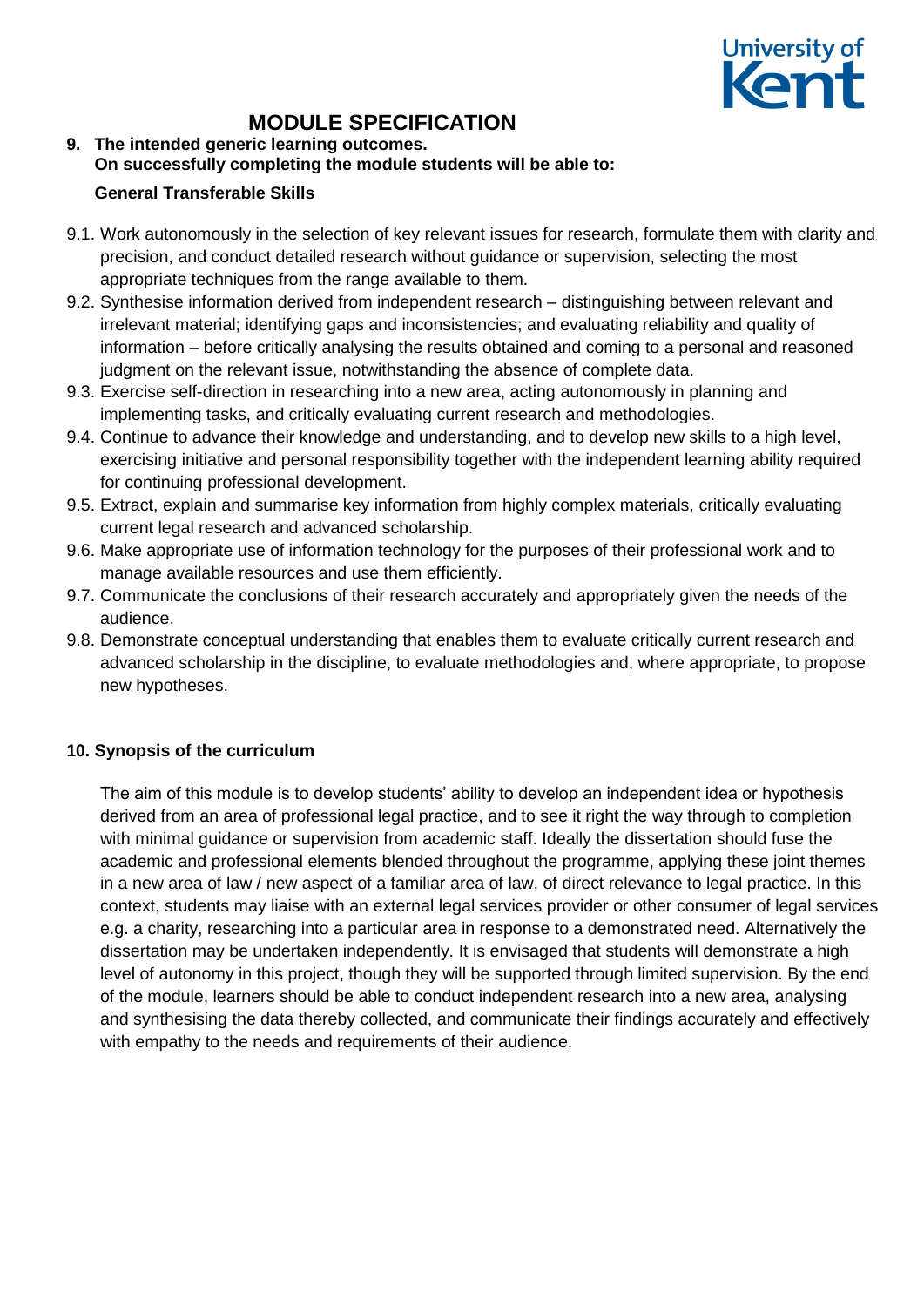

In the course of studying this module, students will cover the following key areas:

- a. The definition of the issue / question / area to be investigated.
- b. Research Design.
- c. Data Analysis.
- d. Devising Recommendations and Communicating Findings.

#### **11. Reading List (Indicative list, current at time of publication. Reading lists will be published annually)**

All textbooks and practitioner materials will be updated annually. Textbooks will be held in the latest edition and older editions will be withdrawn.

| <b>Core Text</b>       | Elkington, A, et al (2020) Skills for Lawyers, 2020/2021 edn., Guildford: College of Law<br>$\bullet$<br>Publishing.                                                                                                                                                                                                                                                                                                                                                                                                                                  |
|------------------------|-------------------------------------------------------------------------------------------------------------------------------------------------------------------------------------------------------------------------------------------------------------------------------------------------------------------------------------------------------------------------------------------------------------------------------------------------------------------------------------------------------------------------------------------------------|
| Recommended<br>Reading | Knowles, J (2016) Effective Legal Research, 4th edn., London: Sweet and Maxwell.<br>$\bullet$<br>Salter, M and J. Mason (2007) Writing law dissertations: an introduction and guide to<br>$\bullet$<br>the conduct of legal research, Harlow: Pearson Education.<br>Clinch, P (2000) Legal Information: what it is and where to find it, 2nd edn., London:<br>$\bullet$<br>Taylor & Francis.<br>Foster, S (2019) Legal Writing Skills: A Guide to Writing Essay and Answering Problem<br>$\bullet$<br>Questions, 5th edn., Harlow: Pearson Education. |

### **12.Learning and Teaching methods**

Approximately 4 hours of support will be given to students completing this module. This will take the form of lectures and group sessions on how to conduct research and write up the findings for the purposes of a dissertation / report at the beginning of the module, followed by one-to-one supervision, with a maximum of 4 hours available for the latter.

| Activity                                                     | Notional Hours of<br>Study |
|--------------------------------------------------------------|----------------------------|
| One to one supervision                                       | 4                          |
| Independent research and writing (including<br>presentation) | 296                        |
| Total                                                        | 300                        |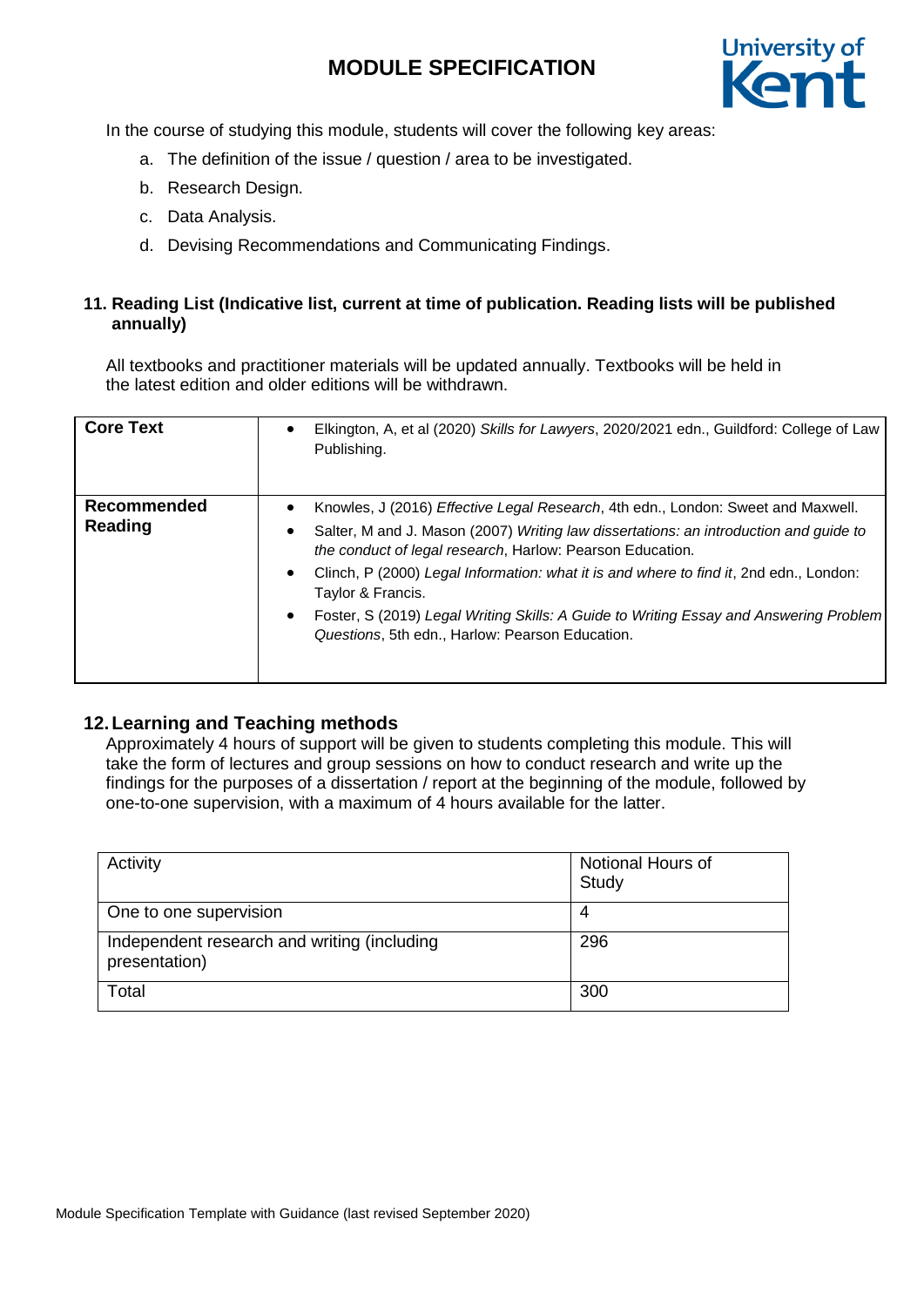

### **13.Assessment methods.**

This module will be assessed in three parts:

**Part A: Dissertation Proposal** – Maximum 1000 words accounting for 10% of the total unit mark

**Part B: Dissertation** – Maximum of 12,000 words (excluding bibliography). This will account for 80% of the total unit mark

**Part C: Presentation / Q&A Assessment** – 25 minute presentation outlining project activities, findings and a critical reflection on the learning journey. This will be followed be a 15 minute Q&A session. This will account for 10% of the total unit mark

#### **A pass (50%) must be achieved in Part B (the Dissertation) in order to pass the module.**

Formative feedback and advice on the direction of a student's work, will be provided by an allocated supervisor throughout the module.

### **14.Map of Module Learning Outcomes to Learning and Teaching Methods and methods of Assessment**

| <b>Module</b><br>learning<br>outcome           |                           | 8.1 | 8.2      | 8.3     | 9.1     | 9,2 | 9.3 | 9.4      | 9.5 | 9.6     | 9.7     | 9.8      |
|------------------------------------------------|---------------------------|-----|----------|---------|---------|-----|-----|----------|-----|---------|---------|----------|
| Learning/<br>teaching<br>method                | <b>Hours</b><br>allocated |     |          |         |         |     |     |          |     |         |         |          |
| <b>Private Study</b>                           | 296                       | X   | X        | X       | X       | X   | X   | $\sf X$  | X   | $\sf X$ | X       | X        |
| <b>Supervision</b>                             | $\overline{4}$            | X   |          | X       |         | X   |     |          | X   |         | X       | X        |
| <b>Assessment</b><br>method                    |                           |     |          |         |         |     |     |          |     |         |         |          |
| <b>Dissertati</b><br><sub>on</sub><br>Proposal |                           |     | $\sf X$  | $\sf X$ | $\sf X$ |     |     |          |     |         | $\sf X$ | X        |
| <b>Dissertation</b>                            |                           | X   | $\times$ | X       | X       | X   | X   | $\times$ | X   | X       | X       | $\times$ |
| Presentation /<br>Q&A                          |                           | X   | X        | X       | $\sf X$ |     |     | $\times$ |     |         | X       | X        |

### **15.Inclusive module design**

**Pearson College recognises and has embedded the expectations of current equality legislation, by ensuring that the module is as accessible as possible by design. Additional alternative arrangements for students with Inclusive Learning Plans (ILPs)/declared disabilities will be made on an individual basis, in consultation with the relevant policies and support services.**